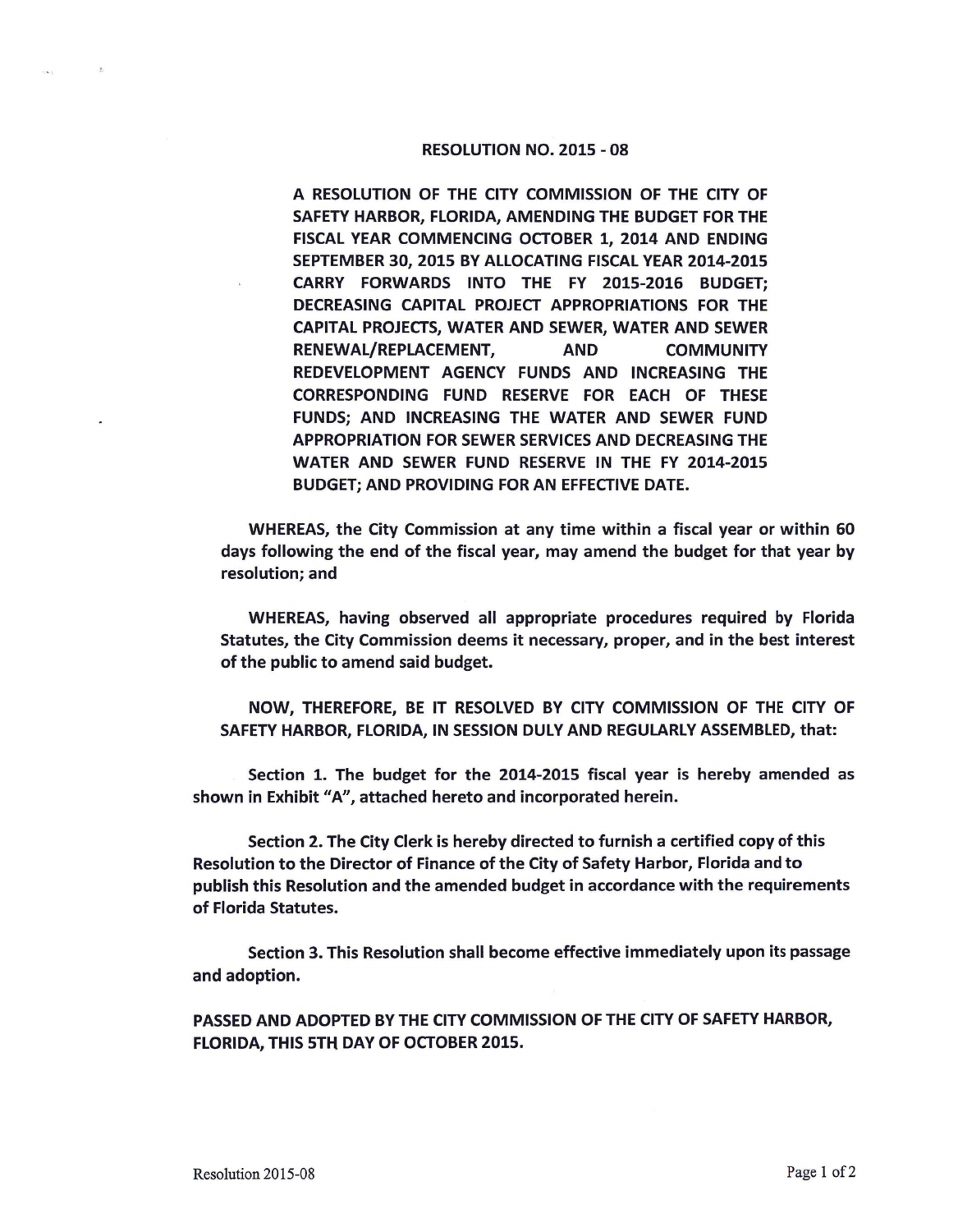MAYOR-COMMISSIONER

**VICE MAYOR-COMMISSIONER** 

**COMMISSIONER** 

**COMMISSIONER** 

**COMMISSIONER** 

ATTEST:<br>Karen Cummas

I, Karen Sammons. City Clerk of the City of Safety Harbor, do hereby certify this copy to **be a true copy**  of the original as It appears In **the**  files of the City of Safety/Harbor.

Karen Sammons, City Clerk